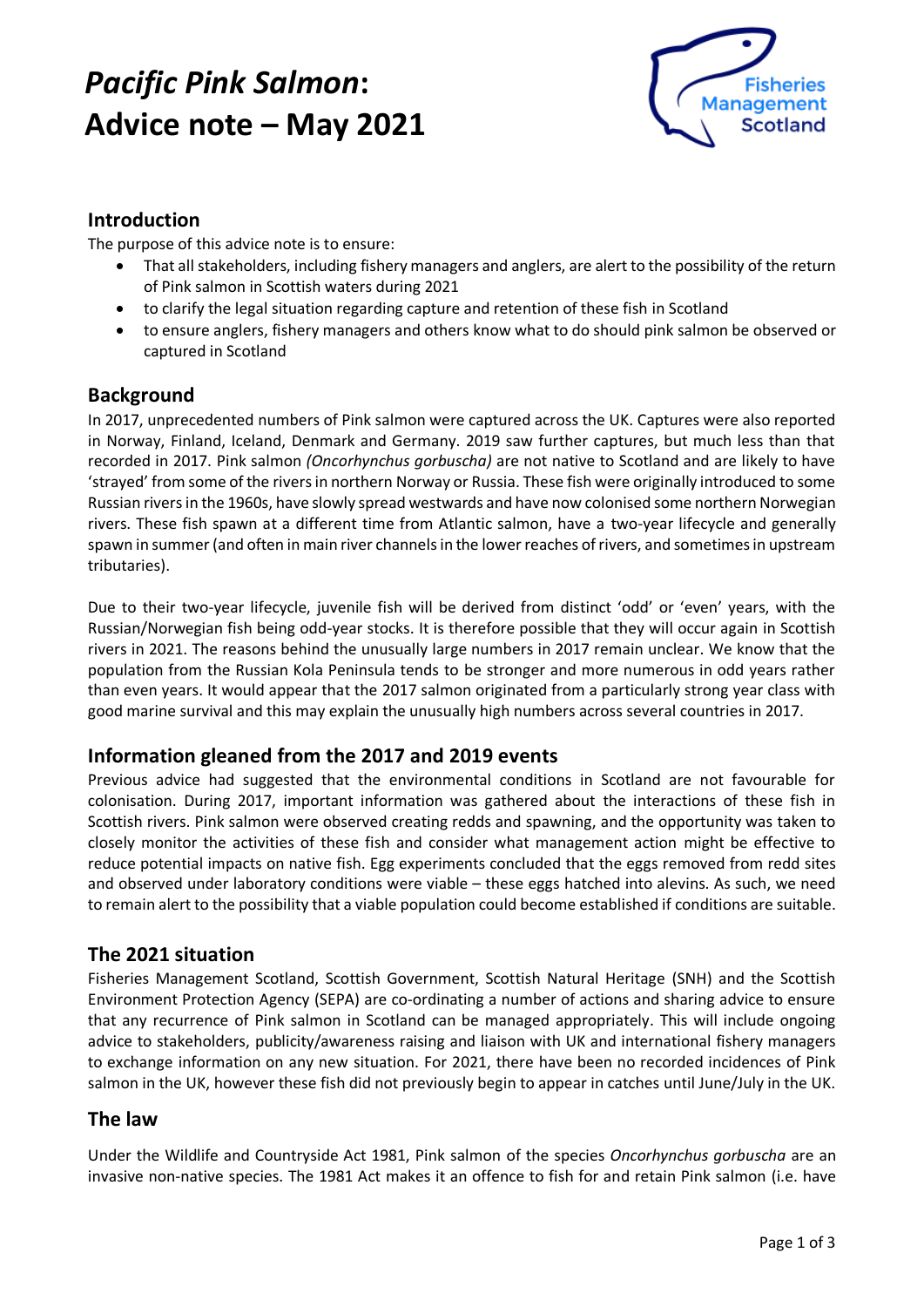one in your possession or under your control). However, if a pink salmon is caught accidentally whilst fishing for other species, although it is technically an offence, a defence of due diligence may be established if it can be shown that best practice was followed. Please see our advice below as to what should be done if a Pink salmon is captured.

Scottish Government and agencies are investigating how the current legislation might be improved to ensure that there is a more specific approach to managing Pink salmon in Scotland. Options may include changes to ensure fisheries enforcement can be improved and to put in place a more formal framework for reporting captures and monitoring impacts of this species on native populations of fish. There is also the option of issuing licences to district salmon fishery board and/or fisheries trusts, which could allow legal, managed and targeted effort to capture these fish. We will provide further advice on this shortly.

## **Advice for anglers & other stakeholders - what should you do if you see or capture a Pacific salmon?**

Pacific pink salmon are usually clearly identifiable from their Atlantic salmon counterparts – particularly when mature and in spawning condition – see Annex 1. All captures should be reported to the relevant [district](http://fms.scot/dsfb-contacts/)  [salmon fishery board](http://fms.scot/dsfb-contacts/) and [fishery trust](http://fms.scot/trust-contacts/) and this information will be collated by Fisheries Management Scotland and Marine Scotland Science and shared with all relevant Agencies.

If you are confident that you have captured a pacific pink salmon the fish should be humanely despatched and retained. If you have killed and retained a pink salmon, please immediately contact the relevant district salmon fishery board, who will arrange for further inspection and analysis, if necessary. A simple [reporting](https://arcg.is/0anj4a)  [app](https://arcg.is/0anj4a) has been developed to record key information on fish observed or caught, including the ability to upload images and record the location. Pink salmon which have been observed, and not caught, and also any dead fish should also be recorded on the app.

Please be vigilant for any early or unusual spawning activity – particularly during August and September, when any pink salmon present are likely to be active in spawning areas – shallow, gravelly glides and runs. Any suspected activity should be reported as above.

#### **Advice for DSFBs and Trusts**

Scale samplesfrom fish captured should be taken and, where it is possible to do so, such fish should be frozen and stored whole as soon as possible after capture. This advice also relates to dead fish found in Scottish rivers.

If you are unable to retain whole specimens, it would be useful as an alternative to ensure that scales and fin clips (adipose or a clip from any other fins) are collected, as well as a sample of dorsal muscle tissue (at least 2cm x 2cm). A note of fork length measurement and weight of fish would also be worth recording.

Kept together in a small freezer bag with a note of capture date and location, sex and method of capture, these can be stored in a standard domestic freezer before collection. If possible, please ensure that at least three fish from each river or stream catchment are collected where these are available.

#### **For further information please contact:**

Brian Davidson | Director of Communications & Administration Tel: 0131 221 6567 | Email: [brian@fms.scot](mailto:brian@fms.scot)

Dr Alan Wells | Chief Executive Tel: 0131 221 6567 | Email: [alan@fms.scot](mailto:alan@fms.scot)